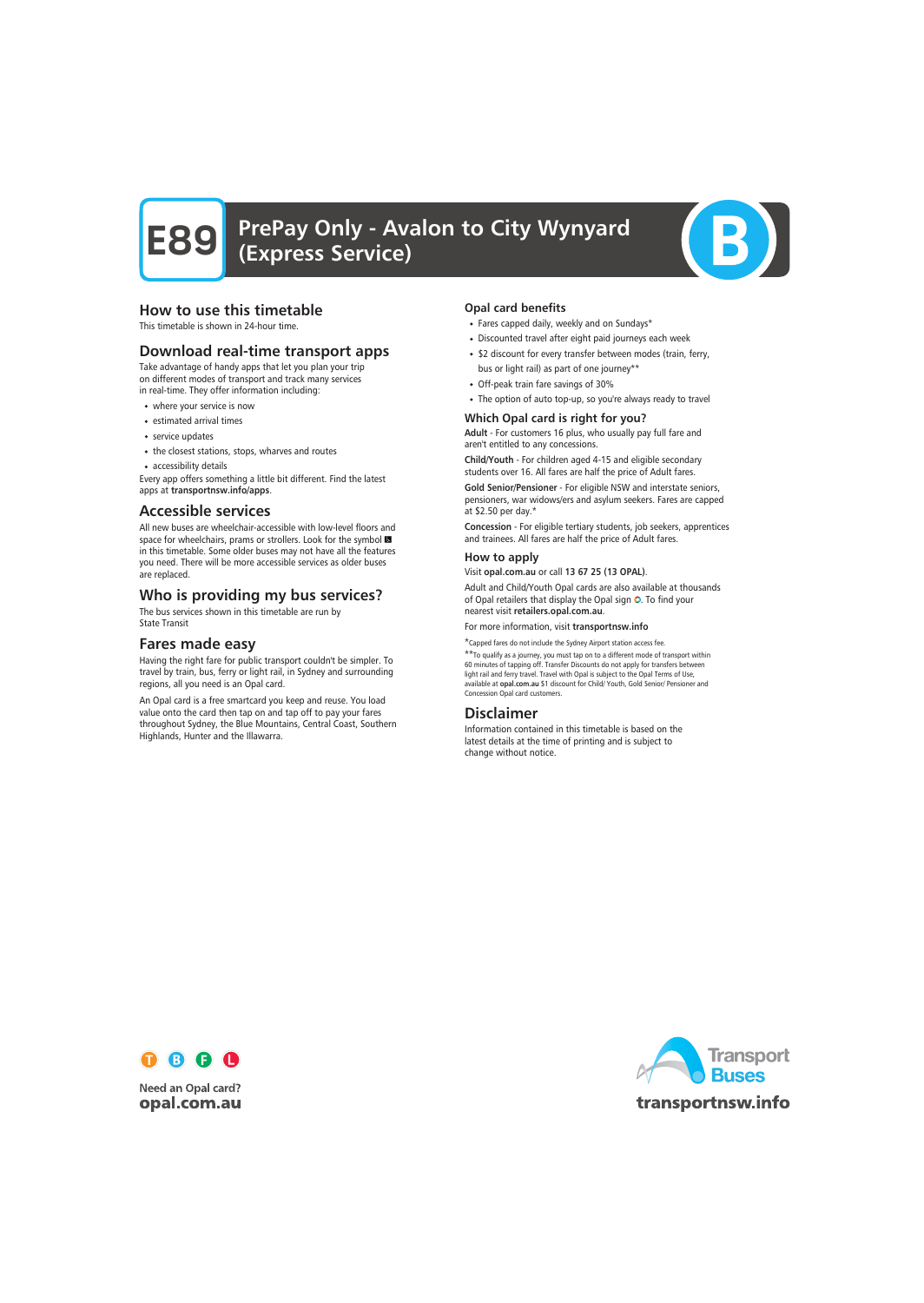

# Valid from: 26 Nov 2017<br>Note: Information is correct on date: 20 Oct 2017

NOTE: Information is correct on date of download.

| Monday to Friday                                                        |                         |  |  |
|-------------------------------------------------------------------------|-------------------------|--|--|
| Wynyard Station, Carrington St, Sydney                                  | 16:55 17:26 18:02 18:32 |  |  |
| Military Rd opp Wycombe Rd, Neutral Bay                                 | 17:08 17:41 18:14 18:42 |  |  |
| Berry Reserve, Pittwater Rd, Narrabeen                                  | 17:40 18:13 18:44 19:10 |  |  |
| Nelson Heather Centre, Pittwater Rd, Warriewood 17:44 18:17 18:48 19:14 |                         |  |  |
| Village Park, Barrenjoey Rd, Mona Vale                                  | 17:50 18:23 18:54 19:20 |  |  |
| Barrenjoey Rd after Darley St, Mona Vale                                | 17:52 18:25 18:56 19:22 |  |  |
| Barrenjoey Rd before Robertson Rd, Newport                              | 17:58 18:31 19:01 19:27 |  |  |
| Hudson Pde at Taylors Point Rd, Clareville                              | 18:12 18:45 19:14 19:40 |  |  |
| Barrenjoey Rd near Avalon Pde, Avalon                                   | 18:22 18:55 19:24 19:50 |  |  |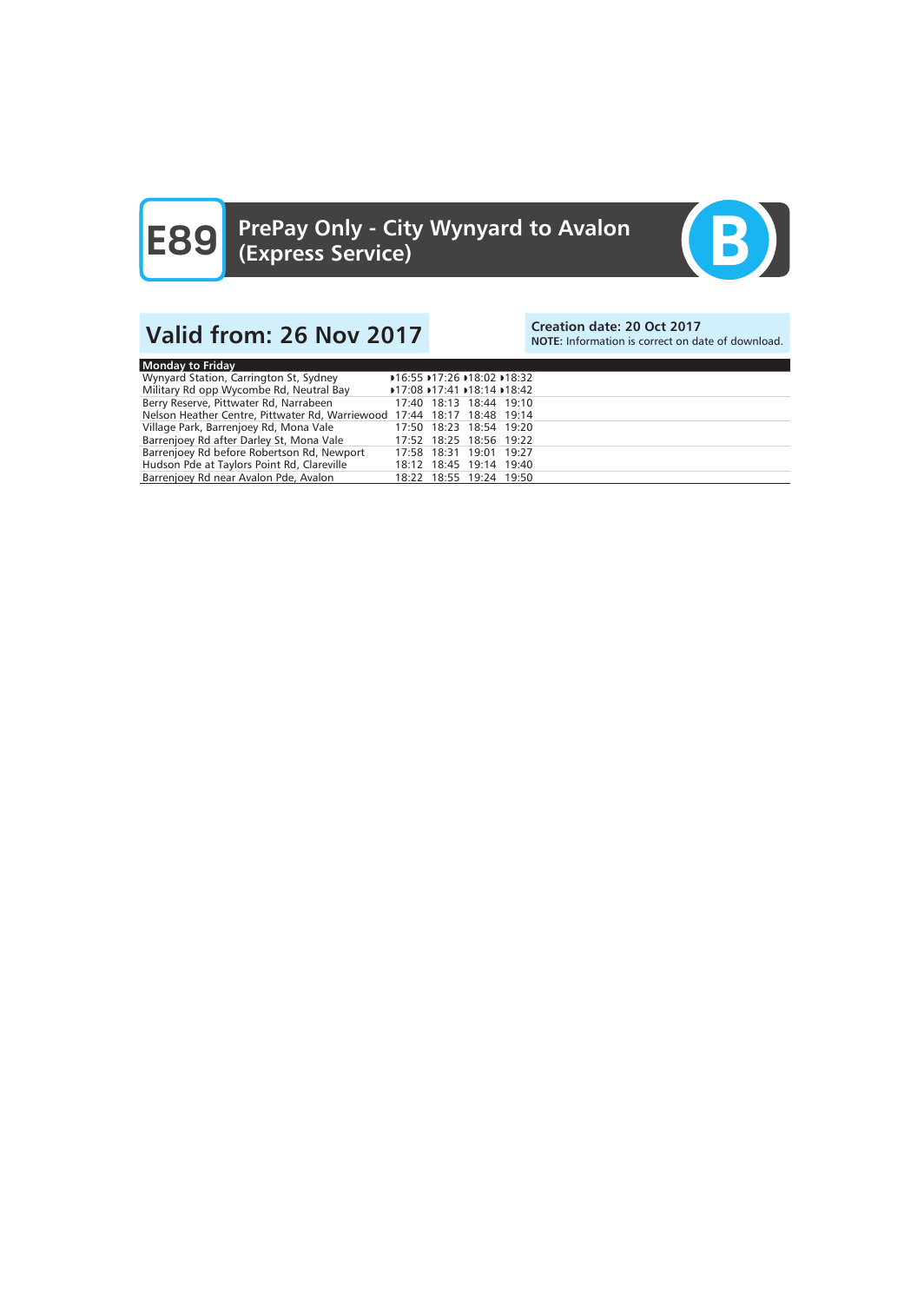

| <b>Monday to Friday</b>                     |    |                         |    |   |  |  |  |  |
|---------------------------------------------|----|-------------------------|----|---|--|--|--|--|
| <b>Service Information</b>                  | R. | R.                      | R. | R |  |  |  |  |
| Avalon Pde at Old Barrenjoey Rd, Avalon     |    | 06:21 06:41 07:02 07:22 |    |   |  |  |  |  |
| Hudson Pde opp Taylors Point Rd, Clareville |    | 06:29 06:49 07:10 07:30 |    |   |  |  |  |  |
| Barrenjoey Rd after Bramley Ave, Newport    |    | 06:41 07:01 07:22 07:42 |    |   |  |  |  |  |
| Barrenjoey Rd before Darley St, Mona Vale   |    | 06:47 07:07 07:29 07:49 |    |   |  |  |  |  |
| Barrenjoey Rd opp Pittwater Rd, Mona Vale   |    | 06:49 07:09 07:32 07:52 |    |   |  |  |  |  |
| Pittwater Rd opp Nelson Heather Centre,     |    | 06:55 07:15 07:38 07:59 |    |   |  |  |  |  |
| Warriewood                                  |    |                         |    |   |  |  |  |  |
| Narrabeen B-Line, Pittwater Rd, Narrabeen   |    | 06:59 07:19 07:43 08:04 |    |   |  |  |  |  |
| Military Rd at Wycombe Rd, Neutral Bay      |    | 07:31 07:57 08:21 08:42 |    |   |  |  |  |  |
| <b>Wynyard Station</b>                      |    | 07:38 08:09 08:33 08:54 |    |   |  |  |  |  |